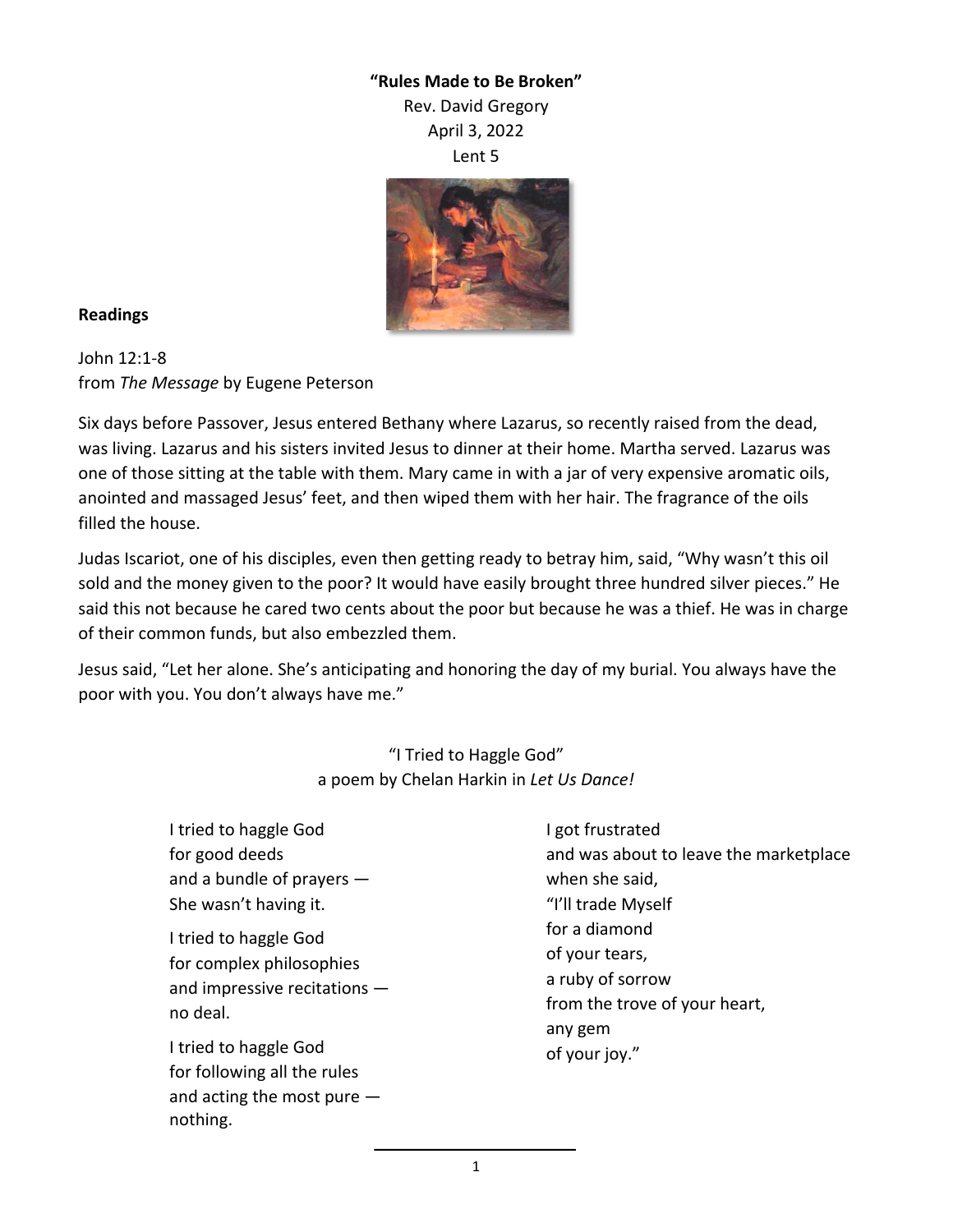It is one of the most dramatic and poignant moments in all of scripture, at least in my estimation. It involves three siblings who were longtime intimate friends of Jesus. It is a final visit to a home where he apparently visited them numerous times, and this time he is accompanied by his disciples. It is the meshing of his followers with his family of choice, a confrontation perhaps between his ragtag band of impoverished fishermen and a family of some means who have the capability of hosting and feeding all of them. They are outside of Jerusalem in the village of Bethany, and about to undergo the greatest trial of their lives. Where the disciples are concerned, everything they have striven for, all the messianic hopes for a better future, all the teaching and healing and compassion for the masses – everything appears now to be hanging in the balance. Judas is in their midst, just as he will be in the last Passover within a few short days, before heading out to inform Jesus's opponents of his whereabouts in the Garden.

This gospel reading tells the story of a serious heart-wrenching moment, a sense of foreboding, a foreshadowing of torture and death that faces Jesus in Jerusalem. It is Mary of Bethany, the sister of Lazarus and Martha, who really gets it. Perhaps they've discussed this, but maybe not. Maybe she's just tuned to her own intuition – what we might call her internal, spiritual GPS. Whatever the case, she does something incredibly loving, deeply intimate, and terribly wasteful. A container of highly expensive ointment, something these working-class fishermen might never have seen before up close, this treasure is brought out, broken open, and Mary massages Jesus feet with it, then wipes off the excess with her hair.

Culturally speaking this seems an odd thing to do, especially in modern terms. It seems overly intimate, suggestively if not overtly sexual, but without looking through our puritanical American lenses, we're probably seeing an expression of honor and appreciation in the culture of the ancient Middle East, a recognition of the great danger that lies ahead. Mary is the one who sat at Jesus's feet and listened to his teaching, angering her sister who was busy serving food. Jesus said to Martha on that earlier visit that Mary had chosen something greater for herself, recognizing her greater spiritual sensitivity that apparently was not affected in the least by the indignance of her sister. As Thoreau might put it, Mary heard a different drummer and moved to the beat of what she heard, even though it put her out of step with those around her.

The last two years have brought rapid and unforeseen changes to our lives, our relationships, and our communities, and specific to our conversation today, to our church. Internalized rules and entrenched ways of doing things are collapsing under their own weight, giving way to the creation of something new. We have said it often during the last two years: we are different people from who we were before. We're older, perhaps weaker, perhaps wiser, always growing, shifting, adjusting, evolving. There are things about our experience that have brought us new gifts of awareness, a lightness in how we approach what is important in life. With the gifts have come the losses that are expressed in so many ways. They are real; we need not ignore them. Whatever the case, a new world is opening up before us. It is not a world that we might view as better or worse, but it's definitely different. In the midst of these huge changes, our internal GPS systems may call upon us to behave in ways that seem